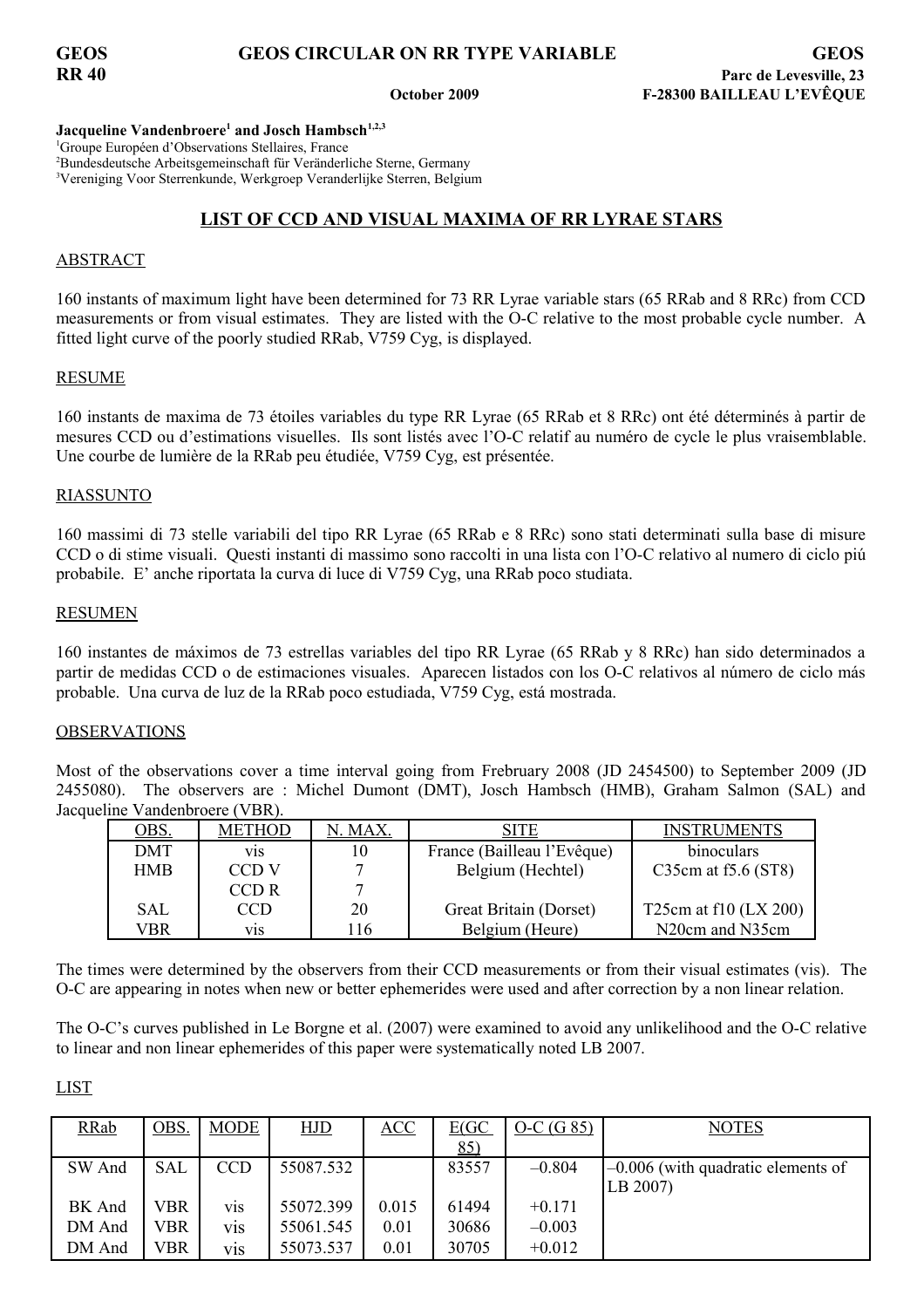## GEOS CIRCULAR RR 40 LIST RR P. 2/5

| <b>RRab</b>   | OBS.       | <b>MODE</b>      | <b>HJD</b> | $\overline{ACC}$ | E(GC 85) | $O-C(G 85)$ | <b>NOTES</b>                         |
|---------------|------------|------------------|------------|------------------|----------|-------------|--------------------------------------|
| DR And        | <b>VBR</b> | vis              | 55061.552  | 0.02             | 31683    | $-0.035$    |                                      |
| DR And        | <b>VBR</b> | vis              | 55074.519  | 0.01             | 31706    | $-0.019$    |                                      |
| TZ Aqr        | <b>VBR</b> | vis              | 53674.292  | 0.01             | 28231    | $+0.006$    | $+0.003$ (with eph. LB 2007)         |
| TZ Aqr        | <b>VBR</b> | vis              | 55043.449  | 0.01             | 30628    | $+0.010$    | $+0.007$<br>idem                     |
|               | <b>VBR</b> |                  | 55070.540  | 0.015            | 36618    | $+0.602$    | $+0.007$ (with quadratic elements of |
| <b>BN</b> Aqr |            | vis              |            |                  |          |             |                                      |
|               |            |                  |            |                  |          |             | LB 2007)<br>$-0.013$                 |
| <b>BR</b> Aqr | <b>VBR</b> | vis              | 55066.541  | 0.01             | 36172    | $-0.187$    | idem                                 |
| <b>BR</b> Aqr | <b>VBR</b> | vis              | 55067.523  | 0.015            | 36174    | $-0.169$    | $+0.005$<br>idem                     |
| AA Aql        | <b>VBR</b> | vis              | 55041.430  | 0.015            | 84840    | $+0.035$    |                                      |
| AA Aql        | <b>VBR</b> | vis              | 55063.512  | 0.015            | 84901    | $+0.048$    |                                      |
| RS Boo        | <b>DMT</b> | vis              | 54975.474  | 0.008            | 34995    | $+0.007$    | $-0.009$ (with quadratic elements of |
|               |            |                  |            |                  |          |             | LB 2007)                             |
| RS Boo        | <b>DMT</b> | vis              | 54981.499  | 0.006            | 35011    | $-0.005$    | $-0.021$<br>idem                     |
| RS Boo        | <b>DMT</b> | vis              | 55006.426  | 0.007            | 35077    | $+0.017$    | $+0.001$<br>idem                     |
| RS Boo        | <b>DMT</b> | vis              | 55012.459  | 0.012            | 35093    | $+0.013$    | $-0.003$<br>idem                     |
| ST Boo        | <b>VBR</b> | vis              | 55002.492  | 0.02             | 57563    | $+0.087$    |                                      |
| ST Boo        | <b>VBR</b> | vis              | 55050.393  | 0.015            | 57640    | $+0.072$    |                                      |
| SW Boo        | <b>VBR</b> | vis              | 54923.481  | 0.015            | 24054    | $+0.316$    | $-0.007$ (with quadratic elements of |
|               |            |                  |            |                  |          |             | LB 2007)                             |
| SW Boo        | <b>VBR</b> | vis              | 54981.534  | 0.015            | 24167    | $+0.340$    | $+0.015$<br>idem                     |
| TW Boo        | <b>VBR</b> | vis              | 54974.487  | 0.015            | 52761    | $-0.045$    | $+0.007$ (with quadratic elements of |
|               |            |                  |            |                  |          |             | LB 2007)                             |
| TW Boo        | <b>VBR</b> | vis              | 54999.491  | 0.01             | 52808    | $-0.058$    | $-0.006$<br>idem                     |
| UU Boo        | <b>VBR</b> | vis              | 54950.425  | 0.01             | 41289    | $+0.224$    | idem<br>$+0.008$                     |
| UU Boo        | <b>VBR</b> | vis              | 54960.470  | 0.015            | 41311    | $+0.217$    | $+0.000$<br>idem                     |
| CM Boo        | <b>VBR</b> | vis              | 54950.409  | 0.01             | 31275    | $-0.108$    |                                      |
| CM Boo        | <b>VBR</b> | vis              | 54981.470  | 0.02             | 31326    | $-0.110$    |                                      |
| AH Cam        | <b>VBR</b> | vis              | 55066.541  | 0.01             | 44307    | $-0.441$    | $-0.001$ (with quadratic elements of |
|               |            |                  |            |                  |          |             | LB 2007)                             |
| AH Cam        | <b>VBR</b> | vis              | 55073.566  | 0.01             | 44326    | $-0.422$    | $+0.019$<br>idem                     |
| RW Cnc        | <b>SAL</b> | <b>CCD</b>       | 54923.5003 |                  | 28083    | $+0.197$    | idem<br>$-0.066$                     |
| W CVn         | <b>VBR</b> | vis              | 54999.459  | 0.01             | 60891    | $-0.143$    | idem<br>$-0.004$                     |
| Z CVn         | <b>VBR</b> | vis              | 54944.480  | 0.01             | 24491    | $+0.428$    |                                      |
| SW CVn        | <b>VBR</b> | vis              | 54944.455  | 0.015            | 34842    | $+0.307$    | $+0.009$ (with quadratic elements of |
|               |            |                  |            |                  |          |             | LB 2007)                             |
| SW CVn        | <b>VBR</b> | vis              | 54974.482  | 0.01             | 34910    | $+0.302$    | $+0.003$<br>idem                     |
| BN CVn        | <b>VBR</b> | vis              | 54594.524  | 0.01             | 14110    | $+0.085$    |                                      |
| BN CVn        | <b>VBR</b> | vis              | 54970.472  | 0.015            | 14777    | $+0.088$    |                                      |
| HU Cas        | <b>VBR</b> | vis              | 55058.530  | 0.01             | 57395    | $-0.048$    |                                      |
| HU Cas        | <b>VBR</b> | vis              | 55072.540  | 0.015            | 57429    | $-0.033$    |                                      |
| V363 Cas      | <b>VBR</b> | vis              | 55061.505  | 0.02             | 34615    | $+0.594$    |                                      |
| RZ Cet        | <b>VBR</b> | vis              | 55072.559  | 0.015            | 41452    | $-0.169$    | $+0.039$ (with quadratic elements of |
|               |            |                  |            |                  |          |             | LB 2007)                             |
| V Com         | <b>VBR</b> | vis              | 54923.492  | 0.01             | 30352    | $+0.040$    |                                      |
| V Com         | <b>VBR</b> | vis              | 54946.479  | 0.01             | 30401    | $+0.039$    |                                      |
| RY Com        | <b>VBR</b> | vis              | 54595.431  | 0.02             | 31979    | $-0.026$    |                                      |
| RY Com        | <b>VBR</b> | vis              | 54941.519  | 0.015            | 32717    | $-0.026$    |                                      |
| AQ CrB        | <b>VBR</b> | vis              | 54950.434  | 0.01             | 6350     | $-0.001$    |                                      |
| V759 Cyg      | <b>VBR</b> | vis              | 55073.365  | 0.01             | 48745    | $+0.096$    |                                      |
| V759 Cyg      | <b>VBR</b> | vis              | 55074.450  | 0.01             | 48748    | $+0.101$    |                                      |
| V759 Cyg      | <b>VBR</b> | vis              | 55075.529  | 0.01             | 48751    | $+0.099$    |                                      |
| V759 Cyg      | <b>HMB</b> | CCD <sub>V</sub> | 55075.5300 | 0.003            | 48751    | $+0.100$    |                                      |
| V759 Cyg      | <b>HMB</b> | CCD R            | 55075.5303 | 0.003            | 48751    | $+0.101$    |                                      |
| V759 Cyg      | <b>HMB</b> | CCD <sub>V</sub> | 55082.3700 | 0.004            | 48770    | $+0.099$    |                                      |
| V759 Cyg      | <b>HMB</b> | CCD R            | 55082.3704 | 0.004            | 48770    | $+0.100$    |                                      |
| V759 Cyg      | <b>HMB</b> | CCD <sub>V</sub> | 55083.4497 | 0.005            | 48773    | $+0.100$    |                                      |
| V759 Cyg      | <b>HMB</b> | CCD R            | 55083.4500 | 0.004            | 48773    | $+0.099$    |                                      |
| V759 $Cyg$    | <b>HMB</b> | CCD V            | 55087.4103 | 0.002            | 48784    | $+0.099$    |                                      |
|               |            |                  |            |                  |          |             |                                      |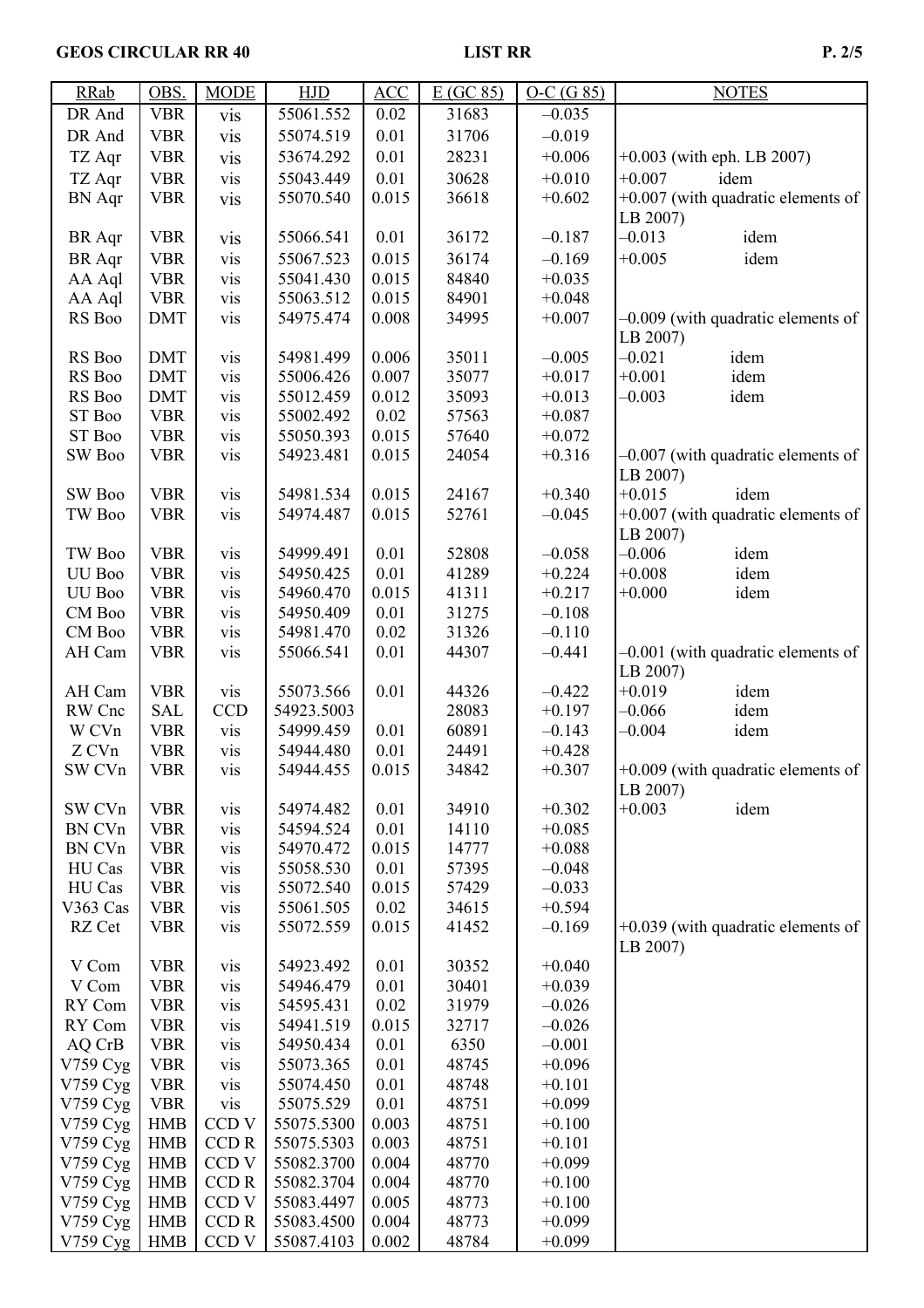## GEOS CIRCULAR RR 40 LIST RR P. 3/5

| <b>RRab</b> | OBS.                     | <b>MODE</b>                    | <b>HJD</b>             | ACC           | E(GC 85)       | $O-C(G 85)$          | <b>NOTES</b>                         |
|-------------|--------------------------|--------------------------------|------------------------|---------------|----------------|----------------------|--------------------------------------|
| V759 Cyg    | <b>HMB</b>               | <b>CCDR</b>                    | 55087.4110             | 0.002         | 48784          | $+0.100$             |                                      |
| V759 Cyg    | <b>HMB</b>               | CCD <sub>V</sub>               | 55088.4880             | 0.002         | 48787          | $+0.096$             |                                      |
| V759 Cyg    | <b>HMB</b>               | <b>CCDR</b>                    | 55088.4891             | 0.002         | 48787          | $+0.098$             |                                      |
| V759 Cyg    | <b>HMB</b>               | CCD <sub>V</sub>               | 55092.4551             | 0.001         | 48798          | $+0.103$             |                                      |
| V759 Cyg    | <b>HMB</b>               | <b>CCDR</b>                    | 55092.4554             | 0.002         | 48798          | $+0.103$             |                                      |
| V759 Cyg    | <b>HMB</b>               | <b>CCDR</b>                    | 55101.4524             | 0.004         | 48823          | $+0.099$             |                                      |
| V759 Cyg    | <b>HMB</b>               | CCD <sub>V</sub>               | 55101.4532             | 0.002         | 48823          | $+0.100$             |                                      |
| SX Del      | <b>VBR</b>               | vis                            | 54711.430              | 0.01          | 5372           | $-0.004$             |                                      |
| SX Del      | <b>VBR</b>               | vis                            | 55060.410              | 0.015         | 5941           | $-0.018$             |                                      |
| SX Del      | <b>VBR</b>               | vis                            | 55063.496              | 0.01          | 5946           | $+0.002$             |                                      |
| ZZ Del      | <b>VBR</b>               | vis                            | 55058.498              | 0.01          | 33388          | $+0.020$             |                                      |
| RW Dra      | <b>VBR</b>               | vis                            | 55028.520              | 0.01          | 35336          | $+0.214$             |                                      |
| RW Dra      | <b>VBR</b>               | vis                            | 55044.423              | 0.015         | 35372          | $+0.172$             |                                      |
| SU Dra      | <b>VBR</b>               | vis                            | 55002.435              | 0.01          | 16808          | $+0.049$             | $+0.011$ (with quadratic elements of |
|             |                          |                                |                        |               |                |                      | LB 2007)                             |
| WY Dra      | <b>VBR</b>               | vis                            | 54356.401              | 0.01          | 26746          | $+0.067$             |                                      |
| WY Dra      | <b>VBR</b>               | vis                            | 55048.407              | 0.01          | 27921          | $+0.067$             |                                      |
| WY Dra      | <b>VBR</b>               | vis                            | 55058.417              | 0.01          | 27938          | $+0.065$             |                                      |
| AE Dra      | <b>VBR</b>               | vis                            | 55067.418              | 0.01          | 38281          | $+0.021$             |                                      |
| AE Dra      | <b>VBR</b>               | vis                            | 55070.433              | 0.01          | 38286          | $+0.022$             |                                      |
| BT Dra      | <b>VBR</b>               | vis                            | 55050.391              | 0.015         | 41306          | $-0.012$             | $+0.005$ (with eph. LB 2007)         |
| RR Gem      | <b>SAL</b>               | <b>CCD</b>                     | 54950.3844             |               | 34214          | $-0.405$             |                                      |
| SZ Gem      | <b>VBR</b>               | vis                            | 54931.368              | 0.01          | 55349          | $-0.063$             | $-0.019$ (with eph. LB 2007)         |
| GI Gem      | <b>VBR</b>               | vis                            | 54922.396              | 0.015         | 56722          | $+0.084$             | $+0.007$<br>idem                     |
| TW Her      | <b>VBR</b>               | vis                            | 55044.496              | 0.01          | 83832          | $-0.014$             | $-0.010$<br>idem                     |
| TW Her      | <b>VBR</b>               | vis                            | 55048.495              | 0.01          | 83842          | $-0.011$             | $-0.007$<br>idem                     |
| VX Her      | <b>VBR</b>               | vis                            | 54999.547              | 0.01          | 73016          | $-0.438$             | $-0.020$ (with quadratic elements of |
|             |                          |                                |                        |               |                |                      | LB 2007)                             |
| VX Her      | <b>VBR</b>               | vis                            | 55041.445              | 0.01          | 73108          | $-0.434$             | $-0.015$<br>idem                     |
| VZ Her      | <b>VBR</b>               | vis                            | 55041.442              | 0.01          | 41452          | $+0.072$             | $-0.011$<br>idem                     |
| VZ Her      | <b>VBR</b>               | vis                            | 55048.488              | 0.01          | 41468          | $+0.073$             | $-0.010$<br>idem                     |
| AF Her      | <b>VBR</b>               | vis                            | 54946.436              | 0.015         | 43283          | $-0.120$             |                                      |
| AF Her      | <b>VBR</b>               | vis                            | 54980.475              | 0.015         | 43337          | $-0.119$             |                                      |
| DL Her      | <b>VBR</b>               | vis                            | 54980.515              | 0.015         | 28349          | $+0.029$             |                                      |
| DL Her      | <b>VBR</b>               |                                | 54999.473              | 0.01          | 28381          | $+0.055$             |                                      |
| DL Her      | <b>SAL</b>               | V <sub>1</sub> S<br><b>CCD</b> | 55051.4948             |               | 28469          | $+0.013$             |                                      |
| V394 Her    | <b>VBR</b>               |                                |                        | 0.015         | 57736          | $-0.130$             | $-0.004$<br>idem                     |
|             |                          | vis                            | 54923.578              | 0.01          |                |                      | $-0.018$                             |
| V394 Her    | <b>VBR</b><br><b>VBR</b> | vis                            | 54982.431              | 0.01          | 57871<br>26606 | $-0.145$<br>$+0.105$ | idem                                 |
| TV Leo      | <b>SAL</b>               | vis<br><b>CCD</b>              | 54943.411              |               |                |                      |                                      |
| AQ Leo      |                          |                                | 54932.3913             |               | 23949          | $-0.071$             |                                      |
| RR Lyr      | <b>DMT</b>               | vis                            | 54941.507              | 0.008         | 21202          | $-0.643$             |                                      |
| RR Lyr      | <b>DMT</b><br><b>DMT</b> | vis                            | 54953.458<br>54974.400 | 0.01<br>0.017 | 21223          | $-0.596$<br>$-0.628$ |                                      |
| RR Lyr      |                          | vis                            | 55038.464              |               | 21260          |                      |                                      |
| RR Lyr      | <b>DMT</b>               | vis                            |                        | 0.014<br>0.01 | 21373          | $-0.620$             |                                      |
| RR Lyr      | <b>DMT</b>               | vis                            | 55055.458              |               | 21403          | $-0.632$             |                                      |
| RR Lyr      | <b>DMT</b>               | vis                            | 55072.483              | 0.014         | 21433          | $-0.613$             |                                      |
| RR Lyr      | <b>SAL</b>               | <b>CCD</b>                     | 55089.461              |               | 21463          | $-0.641$             |                                      |
| RZ Lyr      | <b>VBR</b>               | vis                            | 55074.384              | 0.015         | 27171          | $-0.007$             | $+0.023$ (with quadratic elements of |
|             |                          |                                |                        |               |                |                      | LB 2007)                             |
| RZ Lyr      | <b>VBR</b>               | vis                            | 55075.396              | 0.01          | 27173          | $-0.017$             | $+0.013$<br>idem                     |
| EZ Lyr      | <b>VBR</b>               | vis                            | 55050.440              | 0.015         | 40239          | $-0.142$             |                                      |
| EZ Lyr      | <b>VBR</b>               | vis                            | 55059.383              | 0.01          | 40256          | $-0.129$             |                                      |
| FN Lyr      | <b>VBR</b>               | vis                            | 54976.480              | 0.01          | 40097          | $+0.034$             |                                      |
| FN Lyr      | <b>VBR</b>               | vis                            | 54995.474              | 0.015         | 40133          | $-0.042$             |                                      |
| IO Lyr      | <b>VBR</b>               | vis                            | 54982.476              | 0.01          | 26621          | $-0.041$             | $-0.015$ (with eph. LB 2007)         |
| IO Lyr      | <b>VBR</b>               | vis                            | 55075.399              | 0.01          | 26782          | $-0.035$             | $-0.008$<br>idem                     |
| KX Lyr      | <b>VBR</b>               | vis                            | 55002.544              | 0.015         | 34864          | $+0.019$             | $-0.011$<br>idem                     |
| KX Lyr      | <b>VBR</b>               | vis                            | 55047.509              | 0.015         | 34966          | $-0.026$             | $-0.018$<br>idem                     |
| NQ Lyr      | <b>VBR</b>               | vis                            | 55063.405              | 0.01          | 63307          | $+0.008$             |                                      |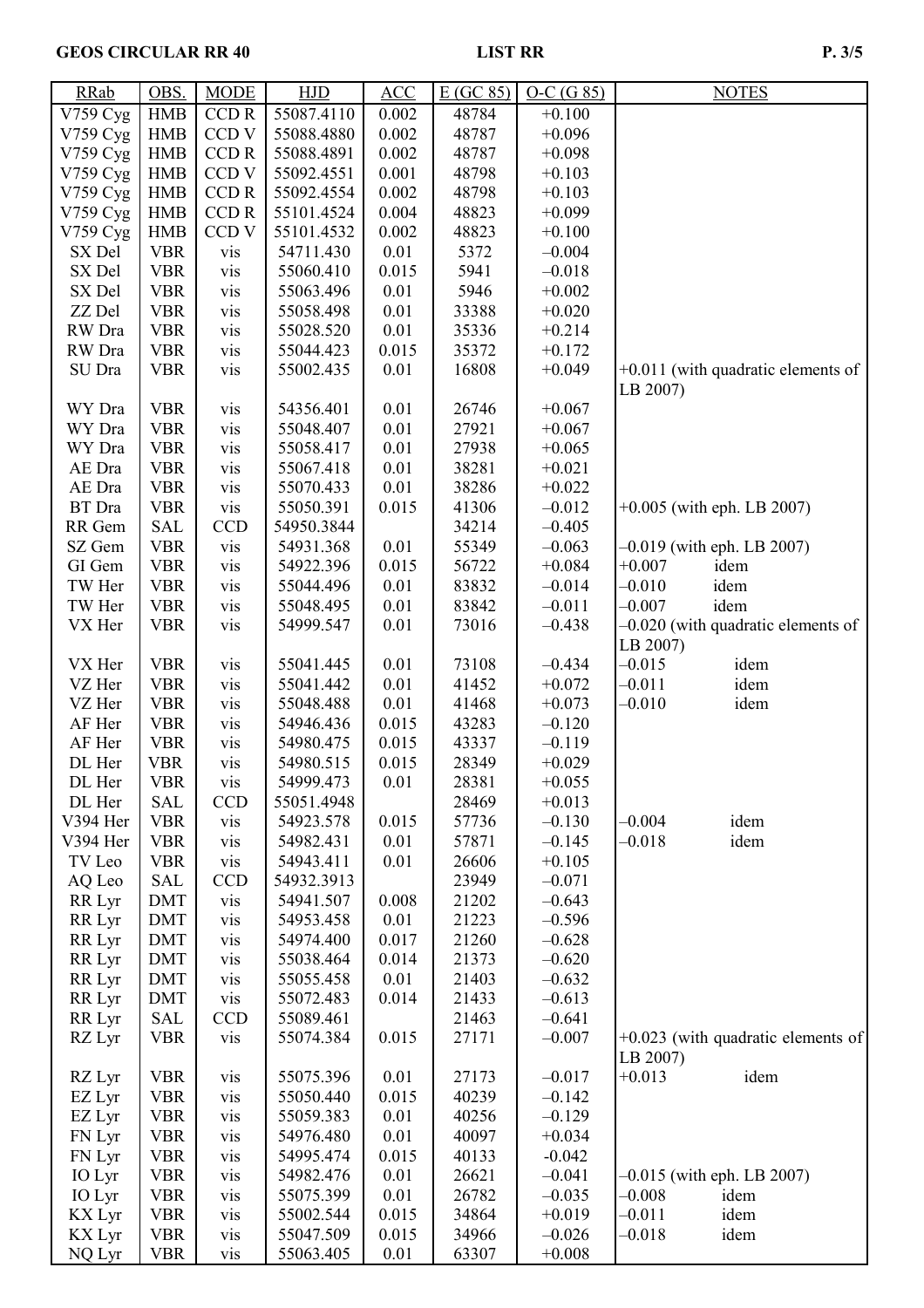## GEOS CIRCULAR RR 40 LIST RR P. 4/5

| <b>RRab</b>      | OBS.              | <b>MODE</b>       | HJD                      | ACC   | $E(GC_85)$      | $O-C(G 85)$          | <b>NOTES</b>                         |
|------------------|-------------------|-------------------|--------------------------|-------|-----------------|----------------------|--------------------------------------|
| NQ Lyr           | <b>VBR</b>        | vis               | 55070.440                | 0.01  | 63319           | $-0.010$             |                                      |
| NR Lyr           | <b>VBR</b>        | vis               | 55070.449                | 0.01  | 27845           | $-0.031$             |                                      |
| NR Lyr           | <b>VBR</b>        | vis               | 55072.502                | 0.01  | 27848           | $-0.024$             |                                      |
| ST Oph           | <b>VBR</b>        | vis               | 55061.384                | 0.01  | 59142           | $-0.022$             | $-0.020$ (with eph. LB 2007)         |
| ST Oph           | <b>VBR</b>        | vis               | 55070.395                | 0.01  | 59162           | $-0.018$             | $-0.016$ (with eph. LB 2007)         |
| V816 Oph         | <b>VBR</b>        | vis               | 54982.533                | 0.01  | 48940           | $-0.106$             |                                      |
| V816 Oph         | <b>VBR</b>        | vis               | 55059.436                | 0.01  | 49142           | $-0.103$             |                                      |
| AV Peg           | <b>VBR</b>        | vis               | 55066.410                | 0.01  | 28885           | $+0.121$             | $+0.005$ (with quadratic elements of |
|                  |                   |                   |                          |       |                 |                      | LB 2007)                             |
| AV Peg           | <b>VBR</b>        | vis               | 55067.595                | 0.01  | 28888           | $+0.135$             | $+0.019$<br>idem                     |
| CG Peg           | <b>VBR</b>        | vis               | 55028.489                | 0.01  | 34093           | $-0.050$             | $-0.008$ (with eph. LB 2007)         |
| CG Peg           | <b>VBR</b>        | vis               | 55043.437                | 0.01  | 34125           | $-0.050$             | $-0.009$<br>idem                     |
| ES Peg           | <b>VBR</b>        | vis               | 55061.390                | 0.02  | 31856           | $+0.181$             |                                      |
| ES Peg           | <b>VBR</b>        | vis               | 55063.515                | 0.015 | 31860           | $+0.151$             |                                      |
| ES Peg           | <b>VBR</b>        | vis               | 55069.448                | 0.01  | 31871           | $+0.159$             |                                      |
| TU Per           | <b>VBR</b>        | vis               | 55059.547                | 0.015 | 26829           | $-0.255$             |                                      |
| TU Per           | <b>VBR</b>        | vis               | 55073.511                | 0.015 | 26852           | $-0.254$             |                                      |
| ET Per           | <b>VBR</b>        | vis               | 55060.542                | 0.015 | 68214           | $+0.040$             |                                      |
| ET Per           | <b>VBR</b>        | vis               | 55075.529                | 0.01  | 68252           | $-0.055$             |                                      |
| AN Ser           | <b>VBR</b>        | vis               | 55002.438                | 0.015 | 77180           | $+0.000$             | $-0.002$ (with eph. LB 2007)         |
| AT Ser           | <b>VBR</b>        | vis               | 54950.536                | 0.01  | 17617           | $+0.047$             |                                      |
| CS Ser           | <b>VBR</b>        | vis               | 54945.495                | 0.015 | 45120           | $+0.034$             | $+0.026$ (with quadratic elements of |
|                  |                   |                   |                          |       |                 |                      | LB 2007)                             |
| CS Ser           | <b>VBR</b>        | vis               | 54946.530                | 0.015 | 45122           | $+0.015$             | $+0.008$<br>idem                     |
| CE Vul           | <b>VBR</b>        | vis               | 55043.449                | 0.01  | 48226           | $-0.079$             |                                      |
|                  |                   |                   |                          |       |                 |                      |                                      |
|                  |                   |                   |                          |       |                 |                      |                                      |
| <b>RRC</b>       | OBS.              | <b>MODE</b>       | HJD                      | ACC   | E(GC 85)        | $O-C(G85)$           | <b>NOTES</b>                         |
| TV Boo           | <b>SAL</b>        | <b>CCD</b>        | 54246.416                |       | 94820           | $+0.022$             |                                      |
| TV Boo           | <b>SAL</b>        | <b>CCD</b>        | 54933.4351               |       | 97018           | $+0.036$             |                                      |
| TV Boo           | <b>SAL</b>        | <b>CCD</b>        | 54952.4941               |       | 97079           | $+0.029$             |                                      |
| CQ Boo           | <b>SAL</b>        | <b>CCD</b>        | 54941.3677               |       | 14165           | $-0.061$             | eph. A Paschke (1)                   |
| CQ Boo           | SAL               | <b>CCD</b>        | 54941.6517               |       | 14166           | $-0.059$             | idem                                 |
| CQ Boo           | <b>SAL</b>        | <b>CCD</b>        | 54973.5059               |       | 14279           | $-0.057$             | idem                                 |
| CQ Boo           | <b>SAL</b>        | <b>CCD</b>        | 54976.6121               |       | 14290           | $-0.052$             | idem                                 |
| CQ Boo           | <b>SAL</b>        | <b>CCD</b>        | 54981.4344               |       | 14307           | $-0.022$             | idem                                 |
| CQ Boo           | SAL               | <b>CCD</b>        | 54982.5260               |       | 14311           | $-0.058$             | idem                                 |
| CQ Boo           | <b>SAL</b>        | <b>CCD</b>        | 54983.3962               |       | 14314           | $-0.033$             | idem                                 |
| ST CVn           | <b>VBR</b>        | vis               | 54557.543                | 0.02  | 43053           | $+0.702$             |                                      |
| ST CVn           | <b>VBR</b>        | vis               | 54923.452                | 0.015 | 44165           | $+0.713$             |                                      |
| ST CVn           | <b>VBR</b>        | vis               | 54924.445                | 0.02  | 44168           | $+0.718$             |                                      |
| RZ Cep           | SAL               | <b>CCD</b>        | 55052.4163               |       | 40228           | $-0.750$             |                                      |
| RZ Cep           | SAL               | <b>CCD</b>        | 55085.457                |       | 40335           | $-0.739$             |                                      |
| RZ Cep           | SAL               | <b>CCD</b>        | 55092.570                |       | 40358           | $-0.725$             |                                      |
| RV CrB           | <b>VBR</b>        | vis               | 54976.502                | 0.01  | 36338           | $+1.759$             | second maximum                       |
| RV CrB           | <b>VBR</b>        | vis               | 54980.455                | 0.015 | 36350           | $+1.733$             | first maximum                        |
| VZ Dra           | <b>VBR</b>        | vis               | 55044.437                | 0.015 | 36393           | $-0.235$             |                                      |
| VZ Dra           | <b>VBR</b>        | vis               | 55063.392                | 0.01  | 36452           | $-0.221$             |                                      |
| DD Dra           | <b>VBR</b>        | vis               | 54573.521                | 0.02  | 22246           | $+0.181$             | eph. IBVS 3213                       |
| DD Dra           | <b>VBR</b>        | vis               | 54597.410                | 0.02  | 22319           | $+0.218$             | idem                                 |
| DD Dra           | <b>VBR</b>        | vis               | 54606.488                | 0.02  | 22347           | $+0.147$             | idem                                 |
| DD Dra           | <b>VBR</b>        | vis               | 55058.417                | 0.02  | 23730           | $+0.180$             | idem                                 |
| SS Psc<br>SX UMa | <b>VBR</b><br>SAL | vis<br><b>CCD</b> | 55073.4842<br>54955.3739 | 0.01  | 124893<br>32059 | $-0.122$<br>$+0.151$ |                                      |

(1) CQ Boo, elements of period : JJh 50948.5485 + 0.2818835208 (A. Paschke)